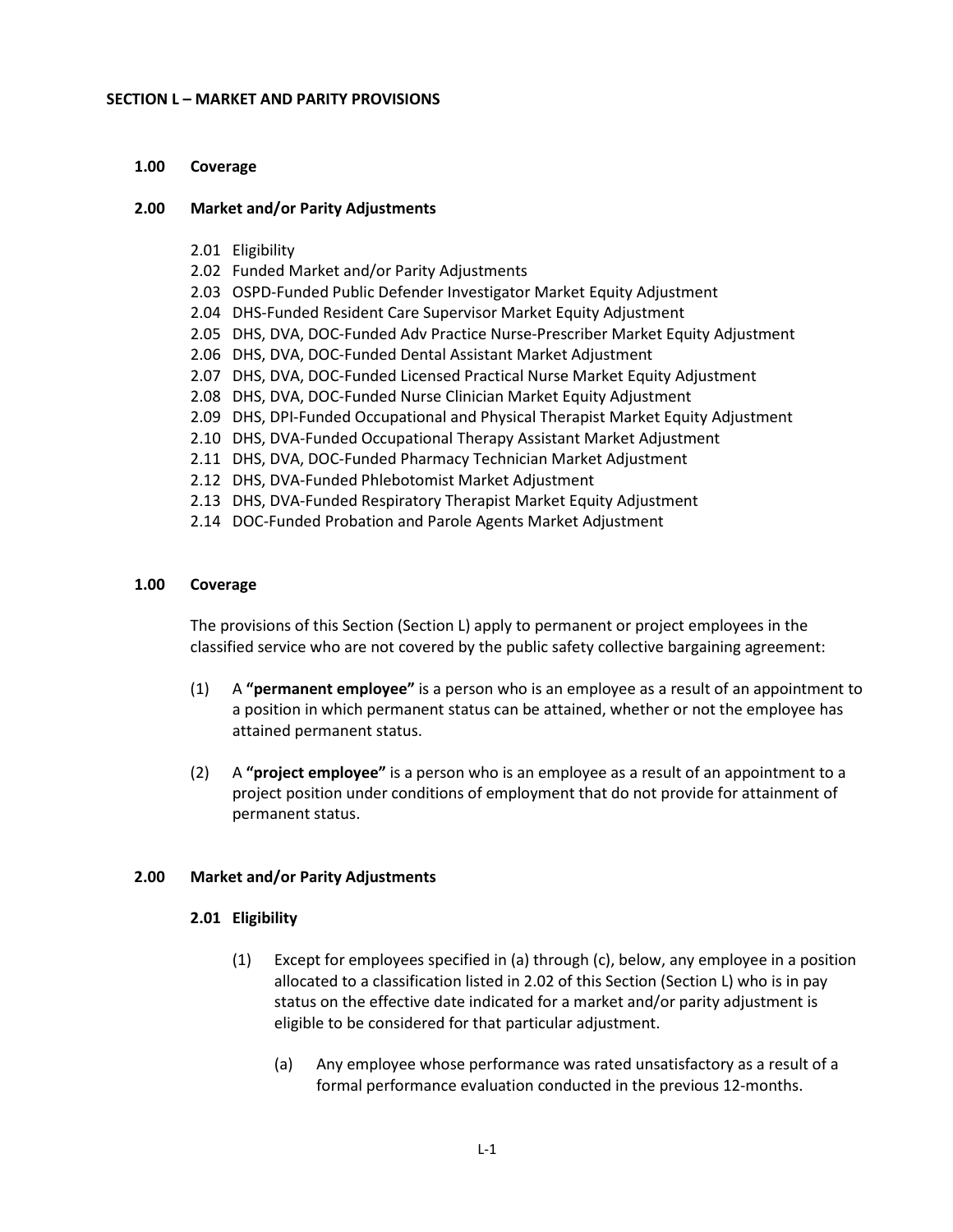- (b) Any supervisor who has not completed formal performance evaluations on all subordinate employees, for whom performance evaluations are required, within the 12-month period ending on the date of the market/parity adjustment. If the required performance evaluations are performed by three months after that date, the supervisor may be provided the delayed adjustment effective with the next pay period, with no retroactive pay or lump sum payment for the delay.
- (c) Any employee paid at or above the pay range maximum.
- (2) All market and/or parity adjustments granted are subject to the applicable pay range maximum.
- (3) The individual increase limit provided in s. 230.12(5)(d), Wis. Stats., does not apply to base pay adjustments granted pursuant to this Section (Section L).
- (4) Permanent and project employees in positions allocated to classifications other than those listed in this Section (Section L), may be included if such positions provide technical supervision, spend a majority of their time in, or are primarily responsible for duties related to those performed by employees listed in this Section. **Such positions will be included only upon an agency recommendation and DPM approval.** Parity adjustments for agency-funded market adjustments will NOT be supplemented and must be funded by the agency.
- (5) Permanent and project employees in Department of Corrections and Department of Health Services positions that provide direct supervision to employees in pay ranges 05-31 and 05-32 may be considered for parity with the enhanced pay progression tables in Section A, 2.06. Such positions will be included only upon an agency recommendation and DPM approval. Any such parity adjustments must be funded by the agencies.
- (6) The Department of Transportation may request and DPM may approve parity for 2019-21 and/or 2021-23 labor agreements reached with the public safety bargaining unit. Any such parity may only be provided to employees in the following classifications:
	- State Patrol Sergeant
	- State Patrol Sergeant-DPU
	- State Patrol Lieutenant
	- State Patrol Captain
- (7) The Department of Corrections, Department of Health Services, Department of Military Affairs, Department of Public Instruction and Department of Veteran Affairs may request and DPM may approve parity for the Nurse Clinician series pay structure and market increases. Any such parity may only be provided to employees in the following classification:
	- Nursing Supervisor
- (8) The Department of Corrections, Department of Health Services, and Department of Veteran Affairs may request and DPM may approve parity for the Nursing Assistant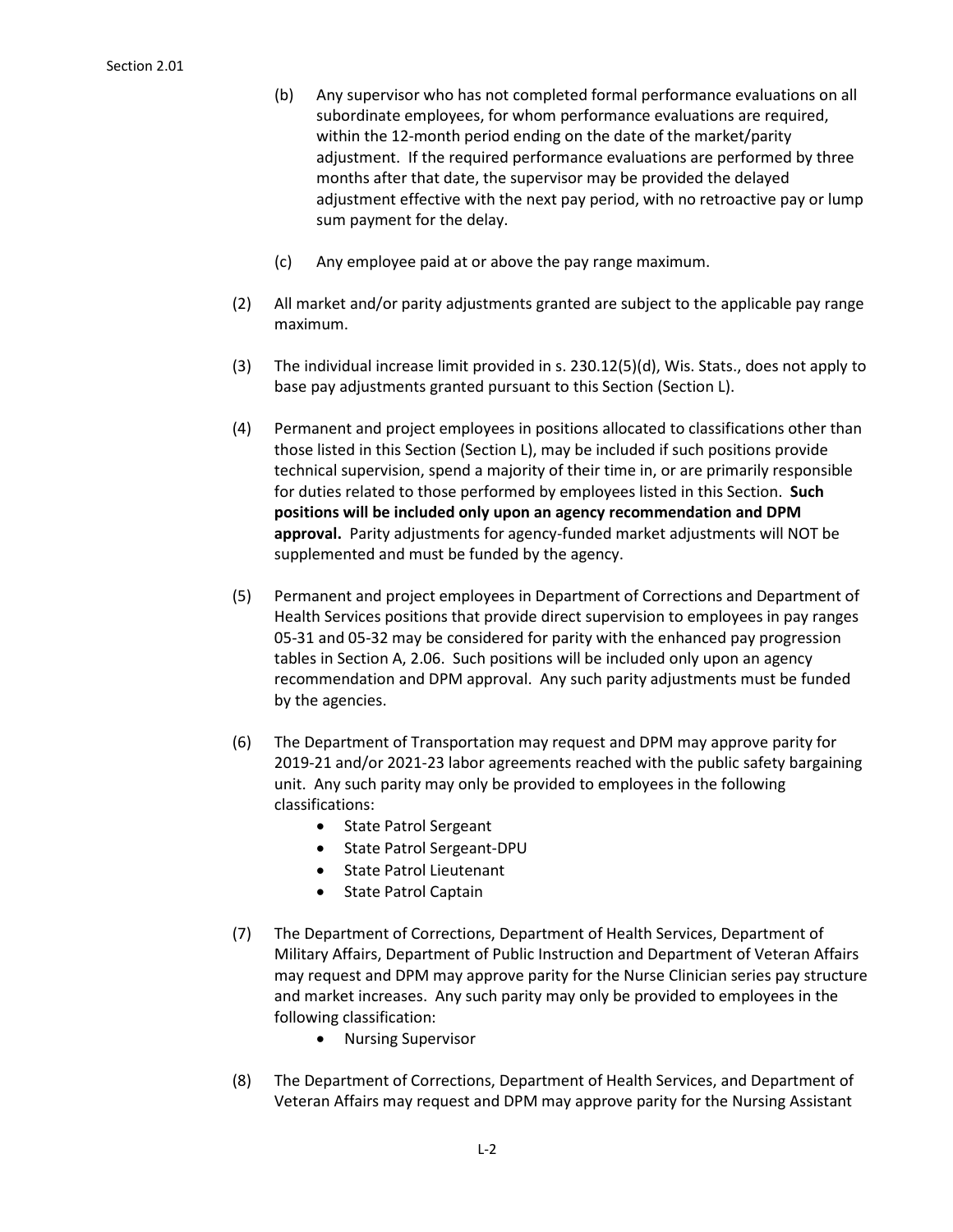and Resident Care Technician Market Placement under Section A-2.11. Any such parity may only be provided to employees in the following classification:

- Resident Care Supervisor
- (9) Criteria for distribution of these adjustments will be applied in a uniform manner throughout the agency or employing unit.

**NOTE:** The base pay rate adjustments provided under this Section (Section L) may be considered when determining pay on reinstatement or restoration in accordance with the applicable provisions relating to pay on return to previous level within five years, pay on reinstatement or restoration under Sections E or I of this Plan. Required base pay rate adjustments provided **shall** be included, at the amount generated, when determining pay on restoration.

## **2.02 Funded Market and/or Parity Adjustments**

- (1) Effective Date. The market adjustments will be effective on January 2, 2022.
- (2) Eligible Classifications. All employees in classifications assigned to pay schedules 02 and 03 are eligible.
- (3) Amount. Each eligible employee in pay status will receive a market pay adjustment based on full years of adjusted continuous service as of January 2, 2022, as follows:

| <b>Years of Service</b> | Pay Increase |
|-------------------------|--------------|
| $1$ to $2$              | \$0.10       |
| $3$ to $4$              | \$0.20       |
| 5 to $6$                | \$0.30       |
| 7 or more               | \$0.40       |

(4) Funding. Costs of pay adjustments under (3) above and related parity adjustments will be supplemented under the authority of s. 20.865, Wis. Stats., subject to availability of funds for this purpose as determined by the Secretary of Administration.

## **2.03 OSPD-Funded Public Defender Investigator Market Equity Adjustment**

- (1) Effective Date. The adjustments will be effective January 2, 2022.
- (2) Amount.
	- (a) Subject to 1 through 4 below, the Office of the State Public Defender will generate funding for each employee in positions allocated to the classifications listed in (b), below. A single fund will be created for distribution as discretionary adjustments by the agency appointing authority to those employees generating the funds.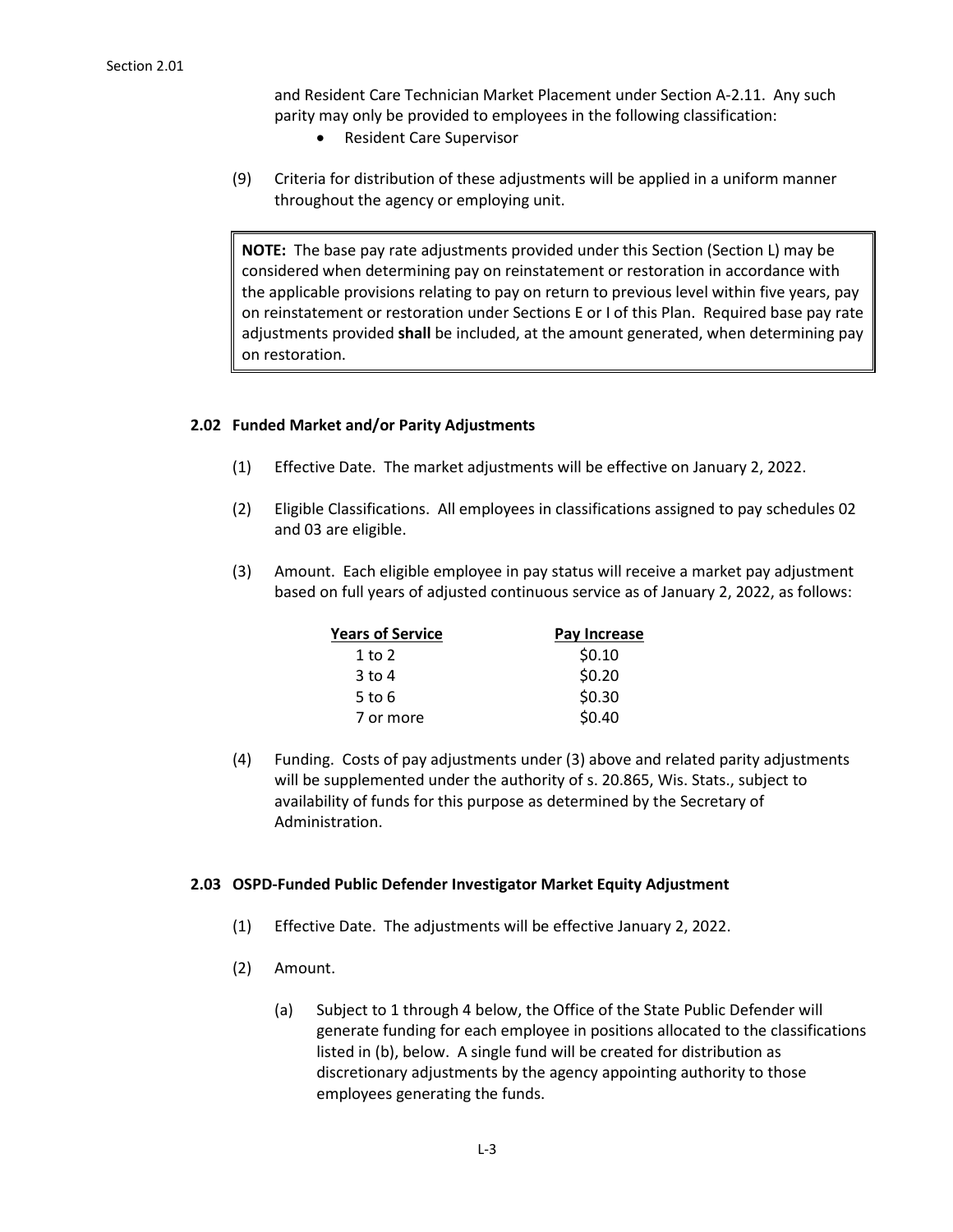- 1. Funds generated have no bearing on the rights of individual employees to these funds.
- 2. Criteria for distribution of these adjustments will be applied in a uniform manner throughout the agency or employing unit, and the distribution is subject to DPM approval.
- 3. Any funds that are not distributed on the effective date will remain unspent.
- 4. Funds generated may not be combined with any other funds provided for distribution in this or any other section of this Plan.
- (b) Effective January 2, 2022, each employee in the following classifications at the Office of the State Public Defender will generate \$1.00 per hour for distribution.

| Code  | <b>Classification</b>            |
|-------|----------------------------------|
| 67461 | Public Defender Investigator     |
| 67462 | Public Defender Investigator-Sen |

(3) Funding. Costs of pay adjustments will NOT be supplemented under the authority of s. 20.865, Wis. Stats., and the OSPD will be required to provide the necessary funding.

# **2.04 DHS-Funded Resident Care Supervisor Market Equity Adjustment**

- (1) Effective Date. The adjustments will be effective January 2, 2022.
- (2) Amount.
	- (a) Subject to 1 through 4 below, the Department of Health Services will generate funding for each employee in positions allocated to the classification listed in (b), below. A single fund will be created for distribution as discretionary adjustments by the agency appointing authority to those employees generating the funds.
		- 1. Funds generated have no bearing on the rights of individual employees to these funds.
		- 2. Criteria for distribution of these adjustments will be applied in a uniform manner throughout the agency or employing unit, and the distribution is subject to DPM approval.
		- 3. Any funds that are not distributed on the effective date will remain unspent.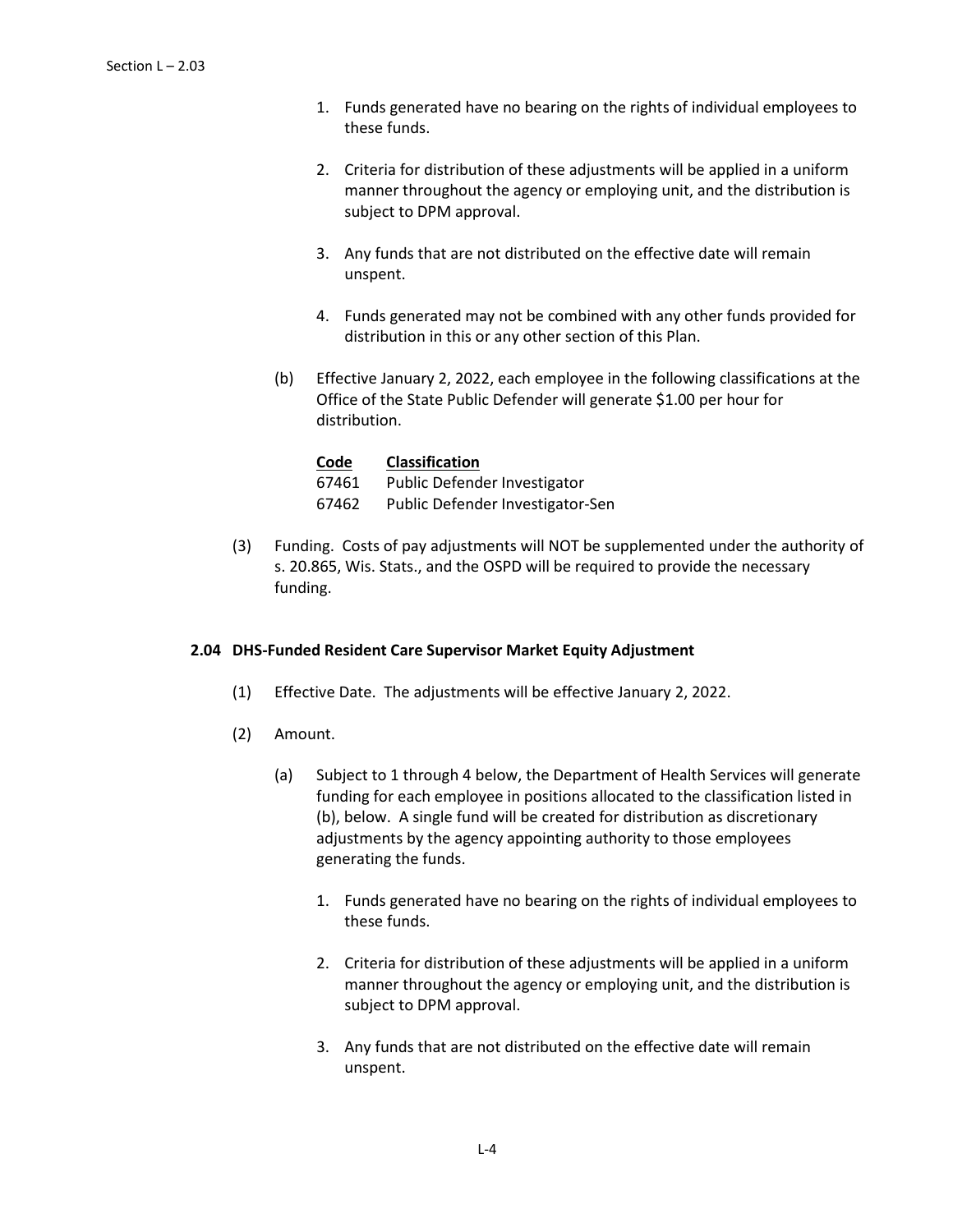- 4. Funds generated may not be combined with any other funds provided for distribution in this or any other section of this Plan.
- (b) Effective January 2, 2022, each employee in the following classification at the Department of Health Services will generate \$1.00 per hour for distribution.

38581 Resident Care Supervisor

(3) Funding. Costs of pay adjustments will NOT be supplemented under the authority of s. 20.865, Wis. Stats., and the DHS will be required to provide the necessary funding.

## **2.05 DHS, DVA, DOC-Funded Adv Practice Nurse-Prescriber Market Equity Adjustment**

- (1) Effective Date. The adjustments will be effective January 2, 2022.
- (2) Amount.
	- (a) Subject to 1 through 4 below, the Department of Health Service, Department of Veteran Affairs and Department of Corrections will generate funding for each employee in positions allocated to the classification listed in (b), below. A single fund will be created for distribution as discretionary adjustments by the agency appointing authority to those employees generating the funds.
		- 1. Funds generated have no bearing on the rights of individual employees to these funds.
		- 2. Criteria for distribution of these adjustments will be applied in a uniform manner throughout the agency or employing unit, and the distribution is subject to DPM approval.
		- 3. Any funds that are not distributed on the effective date will remain unspent.
		- 4. Funds generated may not be combined with any other funds provided for distribution in this or any other section of this Plan.
	- (b) Effective January 2, 2022, each employee in the following classification at the Department of Department of Health Service, Department of Veteran Affairs and Department of Corrections will generate \$1.20 per hour for distribution.

### **Code Classification**

38470 Advanced Practice Nurse-Prescriber

(3) Funding. Costs of pay adjustments will NOT be supplemented under the authority of s. 20.865, Wis. Stats., and the DHS, DVA and DOC will be required to provide the necessary funding.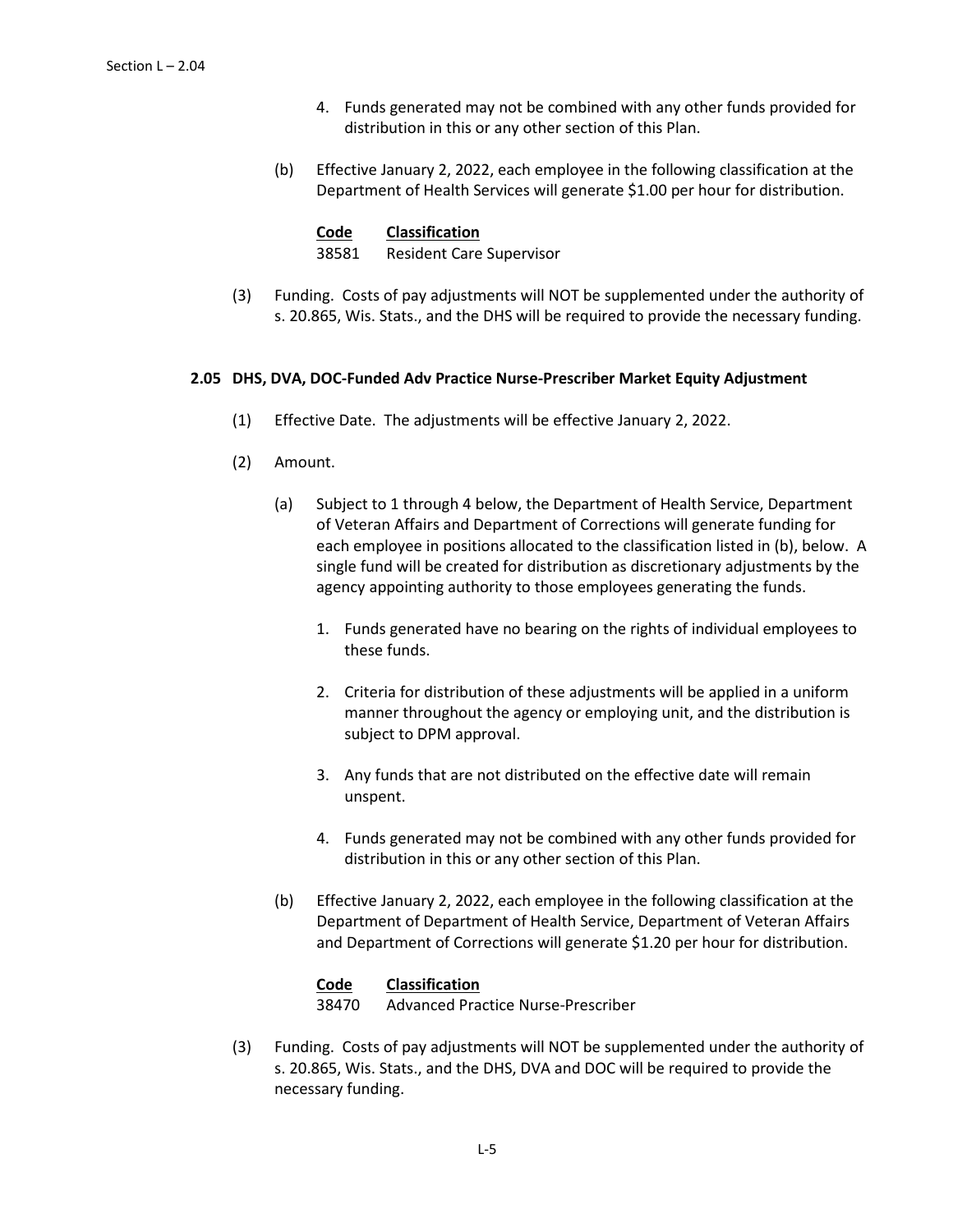### **2.06 DHS, DVA, DOC-Funded Dental Assistant Market Adjustment**

- (1) Effective Date. The adjustments will be effective January 2, 2022.
- (2) Amount.

Each employee in positions allocated to the classification listed below will receive \$0.60 per hour.

| Code  | <b>Classification</b> |
|-------|-----------------------|
| 39200 | Dental Assistant      |

(3) Funding. Costs of pay adjustments will NOT be supplemented under the authority of s. 20.865, Wis. Stats., and the DHS, DVA and DOC will be required to provide the necessary funding.

## **2.07 DHS, DVA, DOC-Funded Licensed Practical Nurse Market Equity Adjustment**

- (1) Effective Date. The adjustments will be effective January 2, 2022.
- (2) Amount.
	- (a) Subject to 1 through 4 below, the Department of Health Services, Department of Veteran Affairs, and Department of Corrections will generate funding for each employee in positions allocated to the classification listed in (b), below. A single fund will be created for distribution as discretionary adjustments by the agency appointing authority to those employees generating the funds.
		- 1. Funds generated have no bearing on the rights of individual employees to these funds.
		- 2. Criteria for distribution of these adjustments will be applied in a uniform manner throughout the agency or employing unit, and the distribution is subject to DPM approval.
		- 3. Any funds that are not distributed on the effective date will remain unspent.
		- 4. Funds generated may not be combined with any other funds provided for distribution in this or any other section of this Plan.
	- (b) Effective January 2, 2022, each employee in the following classification at the Department of Health Services, Department of Veteran Affairs, and Department of Corrections will generate \$1.00 per hour for distribution.

### **Code Classification**

38500 Licensed Practical Nurse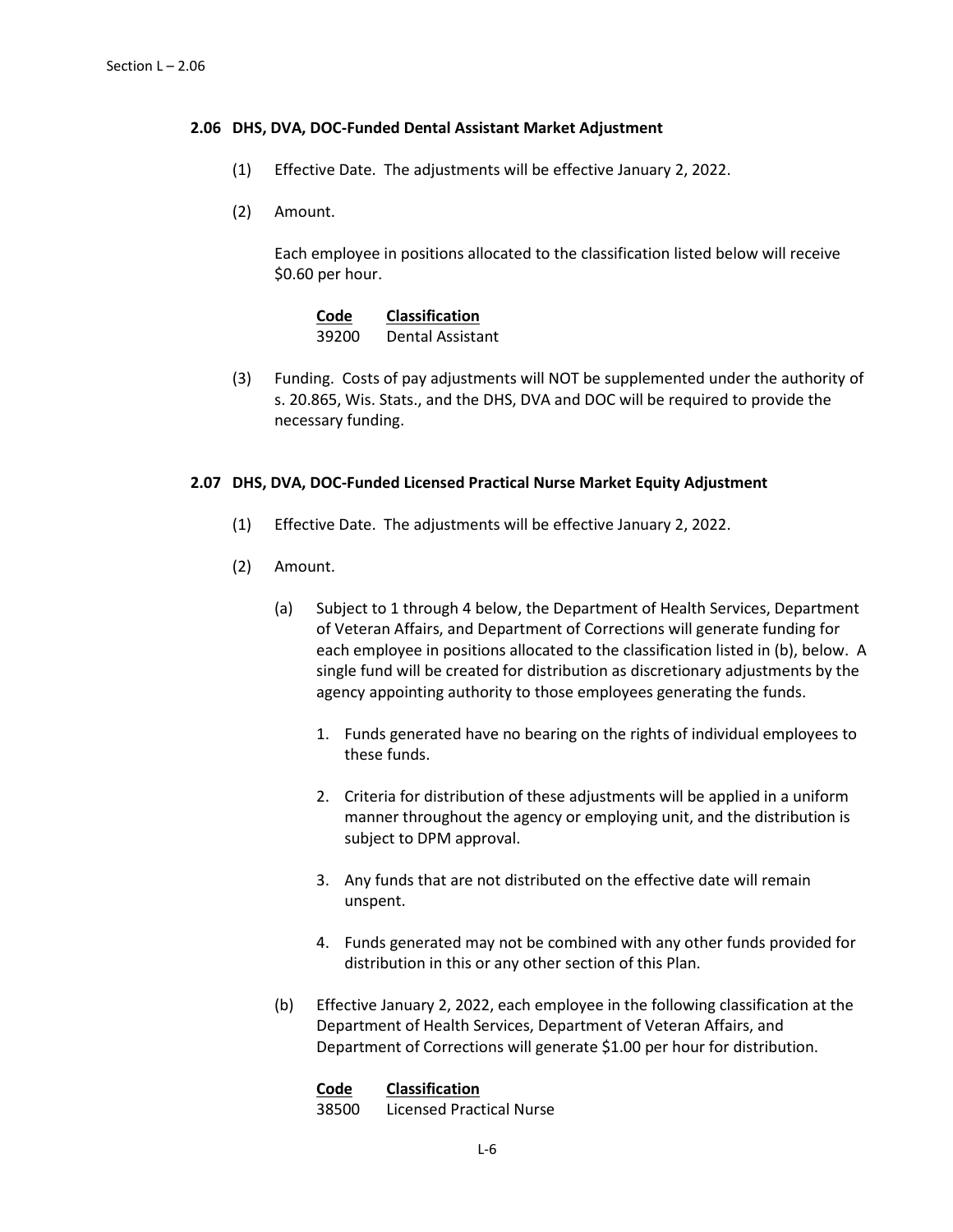(3) Funding. Costs of pay adjustments will NOT be supplemented under the authority of s. 20.865, Wis. Stats., and the DHS, DVA and DOC will be required to provide the necessary funding.

### **2.08 DHS, DVA, DOC-Funded Nurse Clinician Market Equity Adjustment**

- (1) Effective Date. The adjustments will be effective January 2, 2022.
- (2) Amount.
	- (a) Subject to 1 through 4 below, the Department of Health Services, Department of Veteran Affairs, and Department of Corrections will generate funding for each employee in positions allocated to the classifications listed in (b), below. A single fund will be created for distribution as discretionary adjustments by the agency appointing authority to those employees generating the funds.
		- 1. Funds generated have no bearing on the rights of individual employees to these funds.
		- 2. Criteria for distribution of these adjustments will be applied in a uniform manner throughout the agency or employing unit, and the distribution is subject to DPM approval.
		- 3. Any funds that are not distributed on the effective date will remain unspent.
		- 4. Funds generated may not be combined with any other funds provided for distribution in this or any other section of this Plan.
	- (b) Effective January 2, 2022, each employee in the following classifications at the Department of Health Services, Department of Veteran Affairs, and Department of Corrections will generate \$3.00 per hour for distribution.

| Code  | <b>Classification</b> |
|-------|-----------------------|
| 38303 | Nurse Clinician 3     |

- 38863 Nurse Clinician 3-Weekend
- 38304 Nurse Clinician 4
- (c) Effective January 2, 2022, each employee in the following classifications at the Department of Health Services, Department of Veteran Affairs, and Department of Corrections will generate \$2.00 per hour for distribution.

| Code  | <b>Classification</b>     |
|-------|---------------------------|
| 38303 | Nurse Clinician 3         |
| 38863 | Nurse Clinician 3-Weekend |
| 38304 | Nurse Clinician 4         |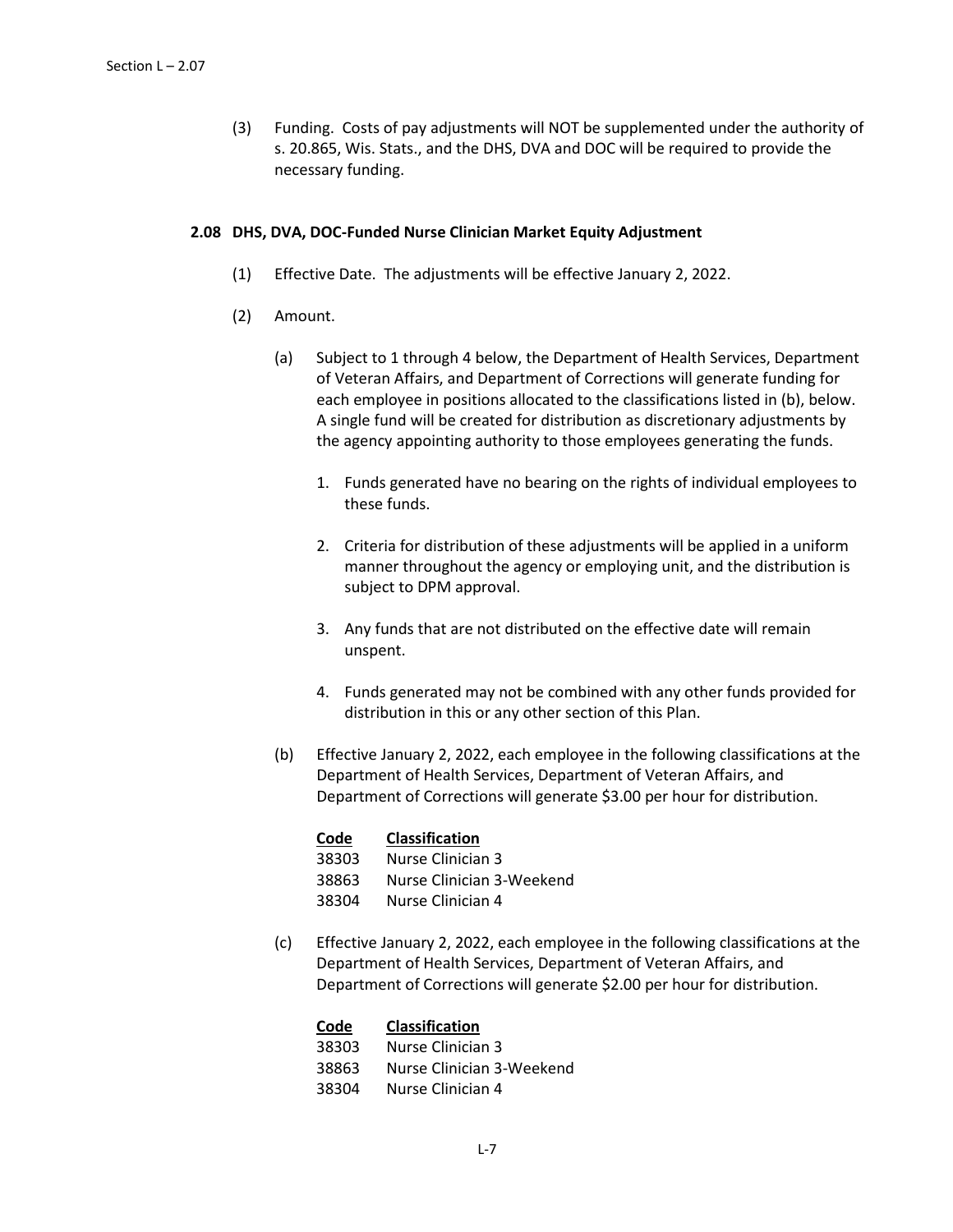(3) Funding. Costs of pay adjustments will NOT be supplemented under the authority of s. 20.865, Wis. Stats., and the DHS, DVA and DOC will be required to provide the necessary funding.

## **2.09 DHS, DPI-Funded Occupational and Physical Therapist Market Equity Adjustment**

- (1) Effective Date. The adjustments will be effective January 2, 2022.
- (2) Amount.
	- (a) Subject to 1 through 4 below, the Department of Health Services and Department of Public Instruction will generate funding for each employee in positions allocated to the classifications listed in (b), below. A single fund will be created for distribution as discretionary adjustments by the agency appointing authority to those employees generating the funds.
		- 1. Funds generated have no bearing on the rights of individual employees to these funds.
		- 2. Criteria for distribution of these adjustments will be applied in a uniform manner throughout the agency or employing unit, and the distribution is subject to DPM approval.
		- 3. Any funds that are not distributed on the effective date will remain unspent.
		- 4. Funds generated may not be combined with any other funds provided for distribution in this or any other section of this Plan.
	- (b) Effective January 2, 2022, each employee in the following classifications at the Department of Health Services and Department of Public Instruction will generate \$1.00 per hour for distribution.

| Code  | Classification                |
|-------|-------------------------------|
| 38903 | <b>Occupational Therapist</b> |
| 38904 | <b>Physical Therapist</b>     |

(3) Funding. Costs of pay adjustments will NOT be supplemented under the authority of s. 20.865, Wis. Stats., and the DOC and DPI will be required to provide the necessary funding.

### **2.10 DHS, DVA-Funded Occupational Therapy Assistant Market Adjustment**

- (1) Effective Date. The adjustments will be effective January 2, 2022.
- (2) Amount.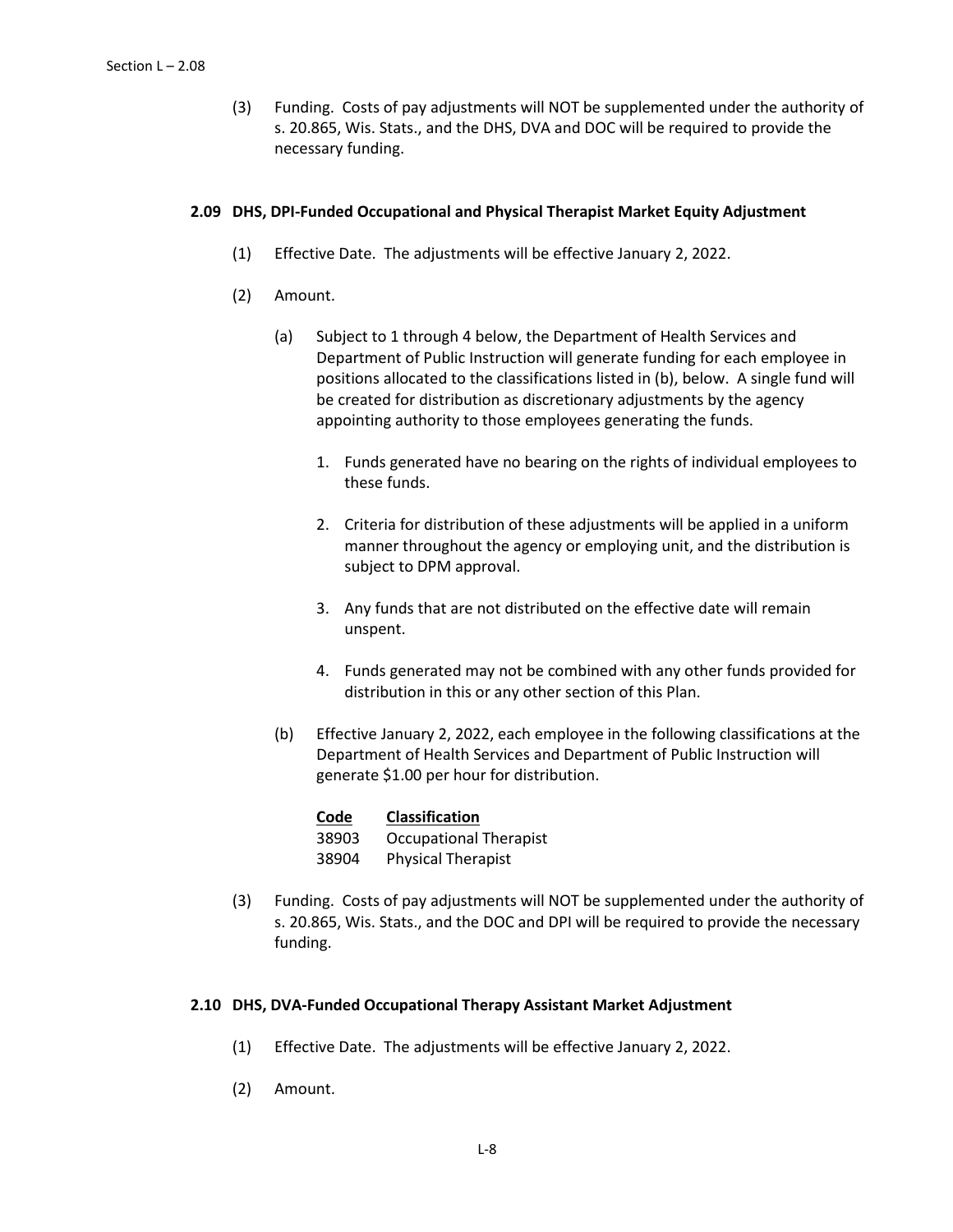Each employee in positions allocated to the classifications listed below will receive \$1.00 per hour.

**Code Classification** 39801 Occupational Therapy Assistant-Ent 39802 Occupational Therapy Assistant-Obj

(3) Funding. Costs of pay adjustments will NOT be supplemented under the authority of s. 20.865, Wis. Stats., and the DOC and DVA will be required to provide the necessary funding.

## **2.11 DHS, DVA, DOC-Funded Pharmacy Technician Market Adjustment**

- (1) Effective Date. The adjustments will be effective January 2, 2022.
- (2) Amount.

Each employee in positions allocated to the classifications listed below will receive \$1.00 per hour.

| Code  | <b>Classification</b>   |
|-------|-------------------------|
| 36401 | Pharmacy Technician-Ent |
| 36402 | Pharmacy Technician-Obj |

(3) Funding. Costs of pay adjustments will NOT be supplemented under the authority of s. 20.865, Wis. Stats., and the DHS, DVA and DOC will be required to provide the necessary funding.

### **2.12 DHS, DVA-Funded Phlebotomist Market Adjustment**

- (1) Effective Date. The adjustments will be effective January 2, 2022.
- (2) Amount.

Each employee in positions allocated to the classifications listed below will receive \$1.00 per hour.

| Code  | <b>Classification</b> |
|-------|-----------------------|
| 35400 | Phlebotomist          |

(3) Funding. Costs of pay adjustments will NOT be supplemented under the authority of s. 20.865, Wis. Stats., and the DHS and DVA will be required to provide the necessary funding.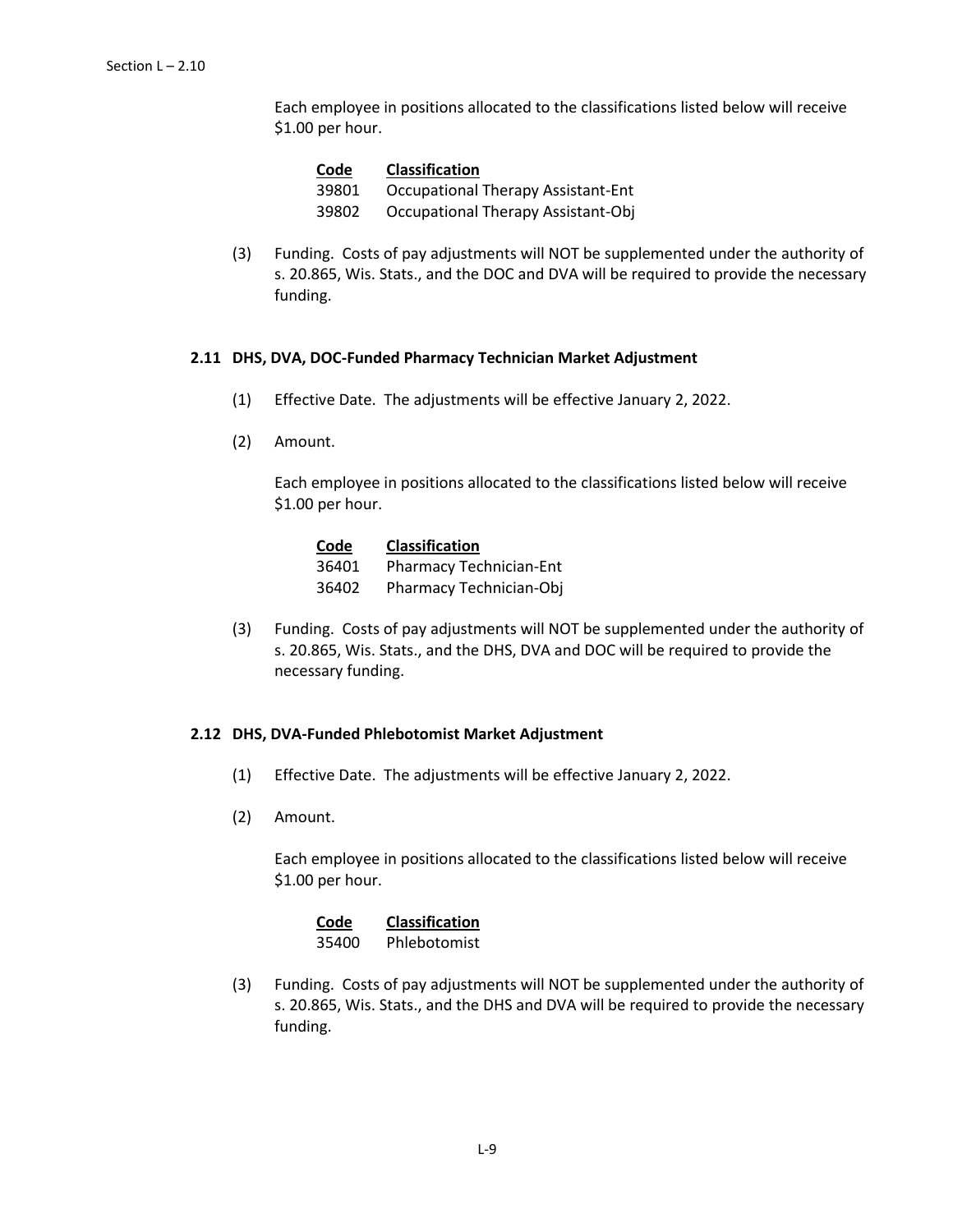## **2.13 DHS, DVA-Funded Respiratory Therapist Market Equity Adjustment**

- (1) Effective Date. The adjustments will be effective January 2, 2022.
- (2) Amount.
	- (a) Subject to 1 through 4 below, the Department of Health Services and Department of Veteran Affairs will generate funding for each employee in positions allocated to the classifications listed in (b), below. A single fund will be created for distribution as discretionary adjustments by the agency appointing authority to those employees generating the funds.
		- 1. Funds generated have no bearing on the rights of individual employees to these funds.
		- 2. Criteria for distribution of these adjustments will be applied in a uniform manner throughout the agency or employing unit, and the distribution is subject to DPM approval.
		- 3. Any funds that are not distributed on the effective date will remain unspent.
		- 4. Funds generated may not be combined with any other funds provided for distribution in this or any other section of this Plan.
	- (b) Effective January 2, 2022, each employee in the following classifications at the Department of Health Services and Department of Veteran Affairs will generate \$2.00 per hour for distribution.

### **Code Classification**

- 35903 Respiratory Therapist
- 35905 Respiratory Therapist-Adv
- 35904 Respiratory Therapist-Sen
- (3) Funding. Costs of pay adjustments will NOT be supplemented under the authority of s. 20.865, Wis. Stats., and the DHS and DVA will be required to provide the necessary funding.

### **2.14 DOC-Funded Probation and Parole Agents Market Adjustment**

- (1) Effective Date. The adjustments will be effective June 19, 2022.
- (2) Amount. Each employee in positions allocated to the classifications listed below will receive \$1.00 per hour.

| Code  | <b>Classification</b>          |
|-------|--------------------------------|
| 49501 | Probation and Parole Agent     |
| 49502 | Probation and Parole Agent-Sen |